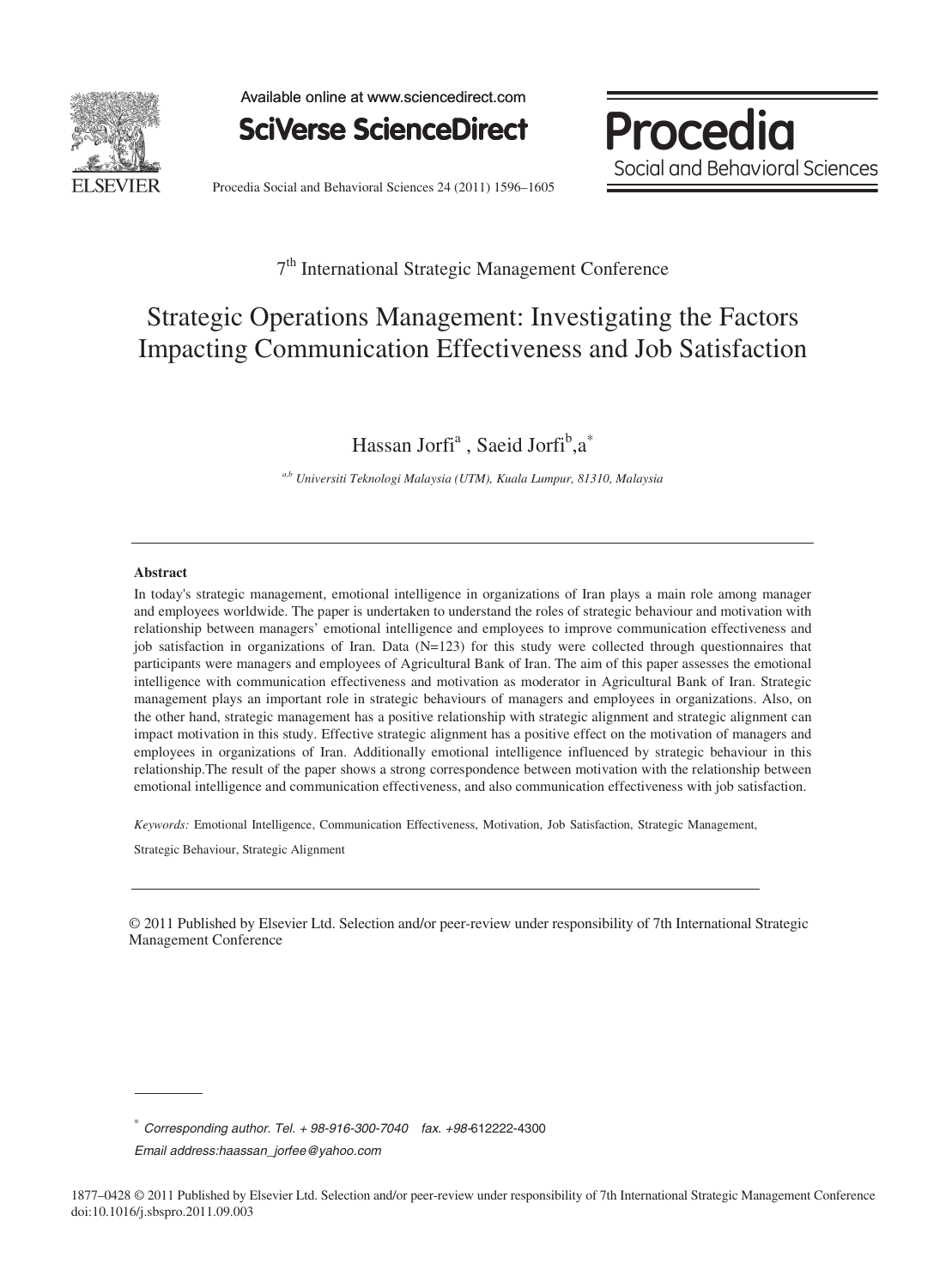# **1. Introduction**

The literature indicates recent applications of strategic management especially strategic alignment that impact motivation and how it can improve relationship of EI and communication effectiveness This manuscript of strategic management describes EI of managers and employees have a direct role to improve communication effectiveness and job satisfaction. EI is the ability to handle manners so that they are expressed effectively, enabling individual to work together smoothly against their general objectives [13]. Strategic management is the process of specifying an organization's objectives, developing policies and plans to achieve these objectives and allocating resources so as to implement the plans and has a direct relationship with strategic alignment that influence motivation and can plays an important role in EI. Those people who see themselves positively tend to engage in communicating with others and doing a better work in connecting with others In other words, individuals with high motivation tend to have higher EI and this action lead to improve communication effectiveness and job satisfaction. The goal of introducing instruction EI with communication effectiveness was to expose managers and employees to a framework that describes specific competencies needed for organizations People with high motivation are likely to have good communication, and will probably be successful in anything they decide to do .On the other hand, people with low motivation are likely to have a hard time in communication with others In this paper strategic management plays two roles: one role relationship with strategic behavior to impact on EI; and another role, relationship with strategic alignment to impact motivation.

#### **2. Literature Review And Hypotheses**

#### *2.1. Emotional Intelligence*

The importance of the understanding one has about his emotions and of those around him to gratify not only his life but also his work has been supported by many psychologists [26]. EI measures how a person experiences his/her emotions and the way they manage these emotion when they interrelate with other people [21]. EI is important in order to understand a person's conduct and his relationship with others [12], [21].Further research has proven that the level of EI of a person shows the quality of his/her that is created with [21].

# *2.2. Communication Effectiveness*

An effective communicator is defined as one who conveys a lucid message, listens vigilantly, and accepts and sends clear feedback [16]. Researchers respectively, added that an effective communicator has the flexibility to fluctuate between stereotypical male or female communication behavior as needed for the context or situation [10], [38]. Walton stated that effectiveness and competence are different constructs are often used interchangeably or jointly used. She defines competency as skill or knowledge and effectiveness as the ability to produce an anticipated result in the course of communication [35].

#### *2.3. Job Satisfaction*

According to Spector Job satisfaction is a recurrently researched subject in work and organizational literature and has been investigated by several disciplines such as psychology, sociology, economics and management sciences. An employee's affective reaction to his job in terms of how much it satisfies his desired outcome is called job satisfaction. Overall, job satisfaction is actually how much a person likes his/her job [33]. It may also relate to a person's emotional attachment to one's job "... viewed either in its entirety (global satisfaction) or with regard to particular aspects (facet satisfaction; e.g. the employees' view of the quality of supervision" [34].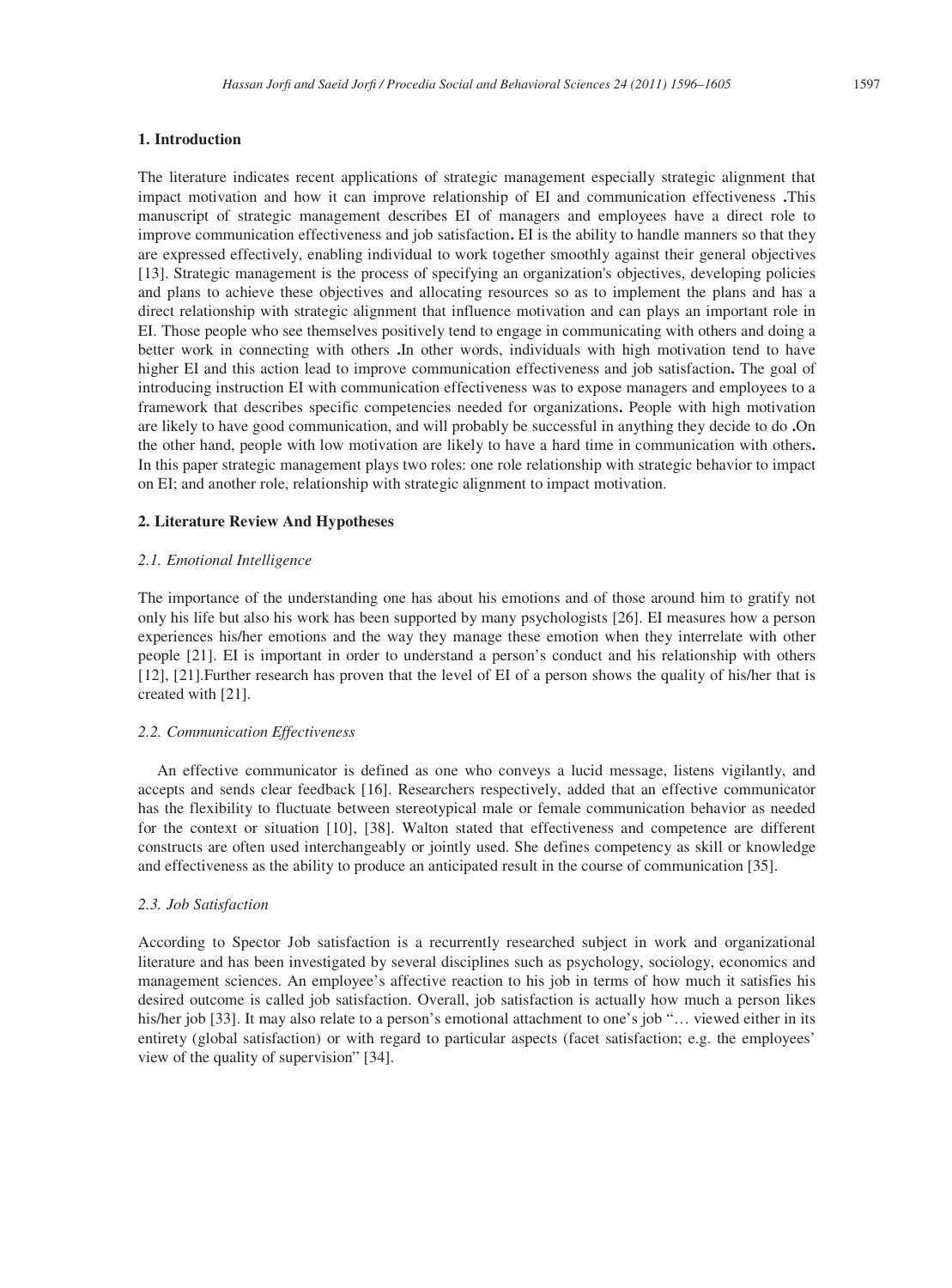# *2.4. Motivation*

Motivation has been defined as the inner condition of man that swells in vigor to become active. It is also defined as something that encourages a person toward certain goals or that which influences a person's learning strategies and cognitive process [27]. Many theories have been developed, and much research has been conducted to help administrators to recognize what motivates a person to behave in different ways and also to develop job performance [2], [3], [9], [25].

# *2.5. Strategic Management*

Management is diversify and flexible subject of new administrative period. Management conform a standard method and system in all the time. But present universe is always altering. New opportunities and problems are occurring daily. And olden management strategy can't adapt with the new conditions and new environment. Management to adapt with new situations and environment must change its strategy and policy; this is known as strategic management. Strategic management is one of subjects under discussion and increasingly attractive fields of development management. Strategic management is a systematic approach to major and increasingly important responsibility of general management to position and relate the organization to its environment in a way which will ensure its continued success and make it secure from surprises. Learned, Christensen, Andrews and Guth show that the discipline of strategic management has evolved over 40 years ago [19]. It reached its first period of improvement in the 1960s with the "Business Policy" theory of researchers at the Harvard Business School.

#### *2.6. Strategic Behavior*

Strategic behavior is Conscious behavior arising among a small number of competitors or players, in a situation where all are aware of their conflicting interests and interdependence of their decisions. Strategic behavior is a set of activities that organizations take to influence the offices environment in order to improve their position in the administrations. In current paper, strategic behavior is defined as: behaviors of managers and employees and also emotional intelligence behavior of managers and employees has a direct link to strategic behavior [31].

#### *2.7. Strategic Alignment*

The strategic alignment refers to the degree that business mission, objectives and plans support and, at the same time, are supported by information technology mission, objectives and plans [30]. Strategic alignment is very vital and its importance was mentioned since the past decades, as Papp observes, the importance of strategic alignment has been substantiated since 1980's [28]. Review of the aforementioned studies reveals that the importance of the strategic alignment is due to its impact on a number of its principle business deeds, like gaining competitive advantage, competing in a tough competitive market, imposing positive effect in the performance of a company, highest return on IT investment, competing in a diverse market, supporting business strategies and contributing to business value achievement, introducing flexibility in response to opportunities.

#### **3. Relationship among Variables**

## *3.1. Emotional Intelligence and Communication Effectiveness*

Theorists who advocate emotional intelligence reiterated that EI leads to enhanced effectiveness in communication [13], [24], [36]. To demonstrate their point; one instance was pointed out wherein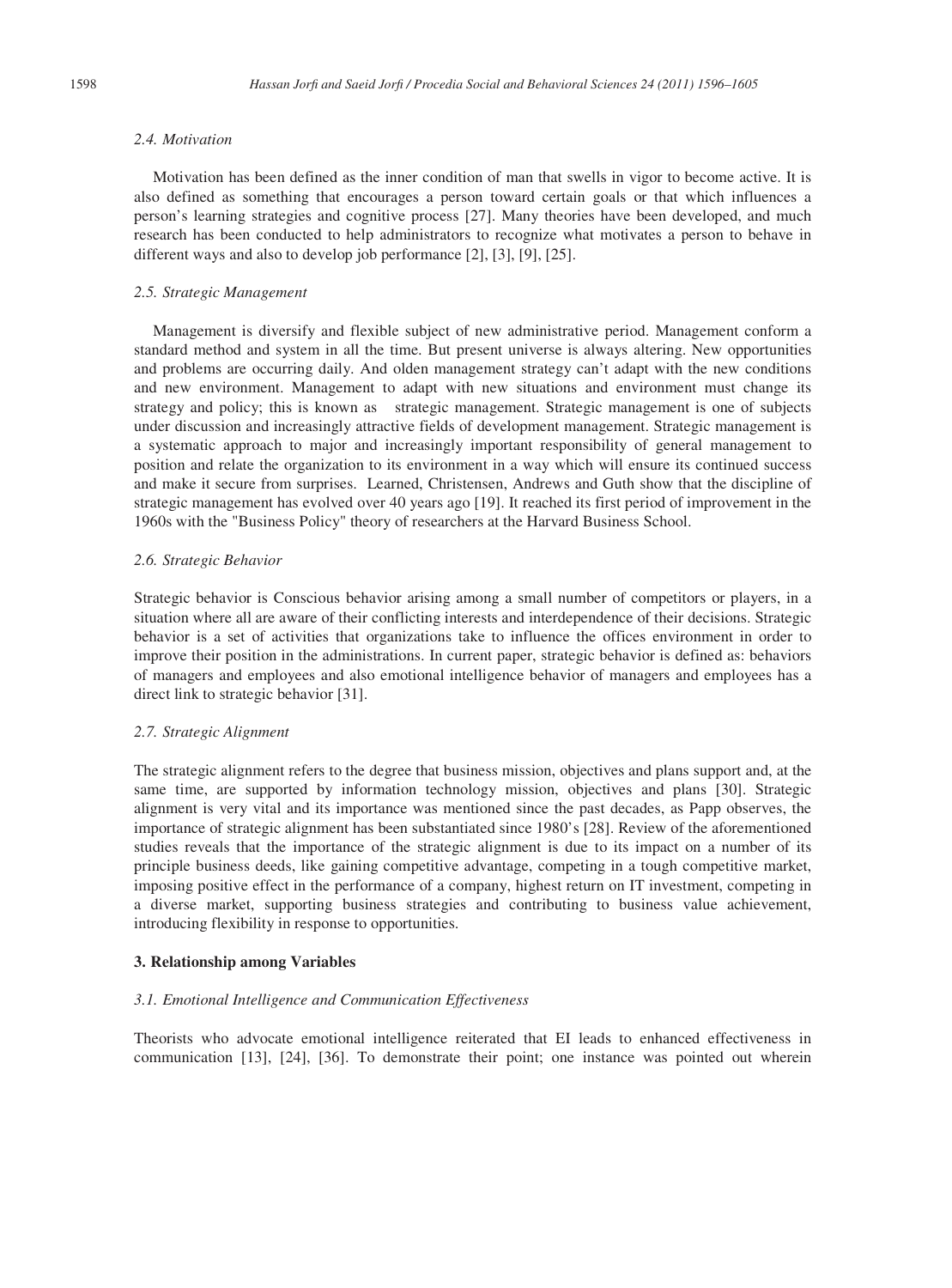salesman required a high degree of emotional intelligence to be successful. They either consciously or unconsciously relied upon some dimensions of emotional intelligence to accurately understand and respond appropriately to customers' verbal and nonverbal signs [5]. In another instance, it was indicated that workers sensed a better and nicer manager when he was trained in emotional intelligence [17]. Without social skills, a person can easily misinterpret a look or a statement and react unsuitably or lack sympathy and be comparatively unaware of how their behavior affects others [12], [21], [15], [23].

#### *3.2. Motivation and Emotional Intelligence*

Goleman and Lanser reiterate that through the positive and negative aspects of working life we can comprehend motivation which is an essential factor of emotional intelligence [14], [18]. Also, Dijk and Freedman proved the relationship between emotional intelligence and motivation in a study that concluded that those who require extrinsic support for motivation are always are helpless without the consent or reward system of other [6]. Other researches showed a link between emotional intelligence, and motivation and have examined the role emotional intelligent play in motivation, self regulation and variety of achievement behaviors [11], [40], [7], [8], [12], [22], [29].

# *3.3. Motivation and Communication*

In this day and age, in most organizations motivation and communication have a profound relationship. Motivation has played an important role in the enhancement of communication effectiveness. This reported association between motivation and communication was only occasionally examined. Locke introduced motivation as one of the steps for achieving communication effectiveness [20]. Scott insisted that without a sufficient level of motivation, communication may not be successful [32]. Anthony and Govindarajan though, showed that a company must increase motivation through development the communication to improve decisions and financial success [1].

# *3.4. Communication Effectiveness and Job Satisfaction*

Many public and private organizations have started to study their communication systems in order to appraise their effects on the effectiveness of their companies. This initiative commenced with studies related to communication effectiveness and its relationship to job satisfaction [36]. Thus, it can be concluded that, the two variables of communication and job satisfaction are directly related to a company's efficiency and achievements [39].

# *3.5. Strategic Alignment and Motivation*

Managers and employees tasks as intrinsically motivating if: the tasks are meaningful; the managers and employees themselves have responsibility for the task outcome; and the tasks increase managers and employees' opportunity for self-development, i.e. the opportunity to learn from feedback [4]. Current paper, the researcher shows how strategic alignment: makes managers and employees aware of the meaningfulness of their tasks; gives managers and employees responsibility for their task outcome; and enables the provision of strategic feedback. Effective strategic alignment makes managers and employees aware of the meaningfulness of their work for the organization. As a result of strategic alignment, a manager and employees' organizations in Iran contains strategically to motivation. Thus, strategic alignment empowers the managers and employees and gives them the responsibility for their task outcomes.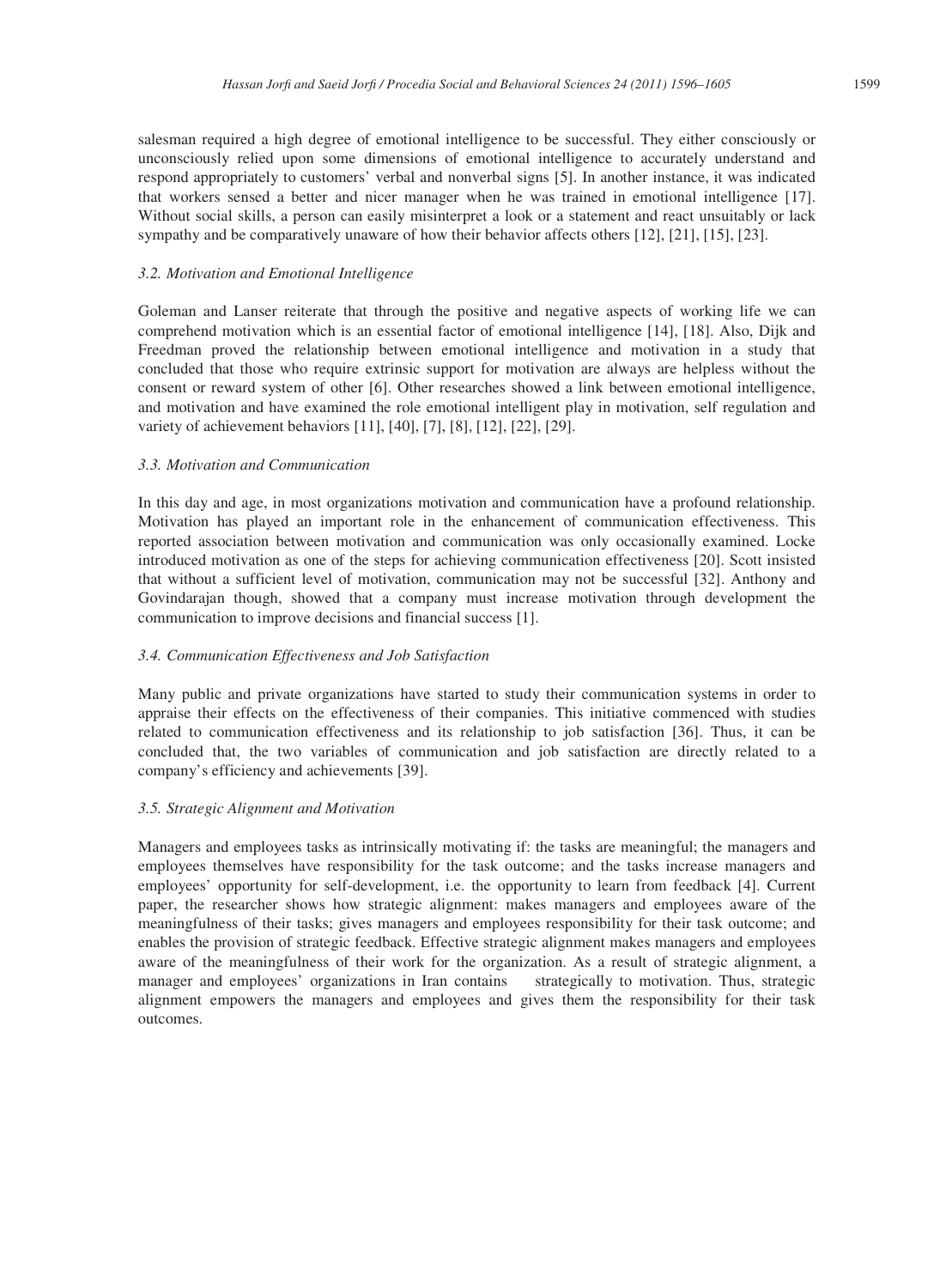# **4. Development of Hypotheses**

The comprehensive model for this paper is composed of six key constructs (see Figure1) including emotional intelligence, communications effectiveness, motivation, strategic management, strategic behaviour, and strategic alignment. Based on the existing literature-as stated earlier- there is a positive relationship between emotional intelligence and communication effectiveness and motivation serving as a moderator of this relationship. Also, reviewing the literature showed that strategic management can impact strategic behaviour and strategic alignment. Therefore, we can propose that motivation moderators the link between emotional intelligence and communication effectiveness. From the model, the following hypothesis is derived:

- *H1: Strategic management will have a significant relationship with strategic behaviors.*
- *H2: Strategic management will have a significant relationship with IT-business strategic alignment.*
- *H3: IT-business Strategic alignment will have a significant relationship with motivation.*
- *H4: Strategic behaviors will have a significant relationship with emotional intelligence.*
- *H5: Emotional intelligence will have a significant relationship with communications effectiveness.*
- *H6: Motivation will moderate relationship between emotional intelligence and communication effectiveness.*
- *H7: Motivation will have a significant relationship with emotional intelligence.*
- *H8: Motivation will have a significant relationship with communications effectiveness.*
- *H9: Communications effectiveness will have a significant relationship with job satisfaction.*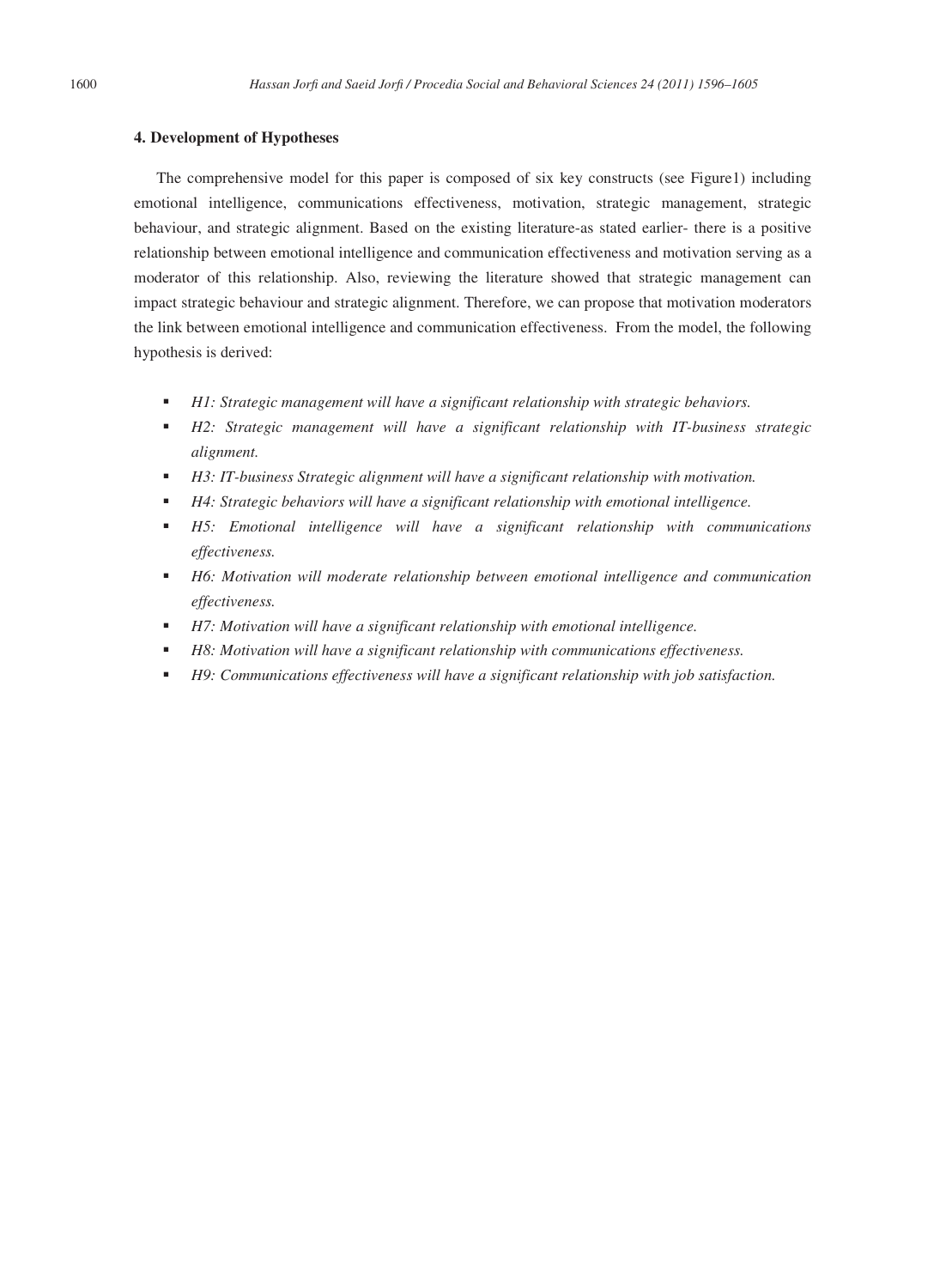# **5. Methodology**

# *5.1. Research Goal*

In this survey we aim to identify the relationship between strategic management and strategic behavior, strategic management and strategic alignment, strategic alignment and motivation, strategic behavior and emotional intelligence, emotional intelligence and communication effectiveness, and also communication effectiveness and job satisfaction with moderator variable (motivation) in Agricultural Bank of Iran. To test the propositions, a field survey using questionnaires was conducted.

# *5.2. Sample and Data Collection*

The target population in this paper includes 30 states of Agricultural Bank of Iran. Sample was drawn from a population of employees working in the Agricultural Bank of Iran. The sample size was calculated and the number of the population to be assessed and interview was 123 employees and managers. Out of this, 123 were selected through simple random sampling method using random table. The manager and employee communication was collected for one year that is 2009-2010.

#### *5.3. Measures*

The construct validity for questionnaires was tested using Cronbach's alpha test. The result of the test showed that some of the questions had Cronbach coefficient alpha less than 0.80 and those questions were removed from the questionnaire. The data was processed by applying Kendall's coefficient of concordance was applied to understand the comparison between variables.

# **6. Analyses and Results**

The purpose of this applied study and correlation in this research is the assessment of this connection between variables and making on these predictions the researcher looks for a probable relation between emotional intelligence, communications effectiveness, motivation, job satisfaction, strategic management, strategic alignment, and strategic behavior in Agricultural Bank of Iran. Statically group consists of 655 subjects sample volume of about 123 people. Libraries have been used to collect data; sources like: books, journals, magazines, newspapers, scientific reports, organizations archives, field studies and questionnaire by making use of evaluated specter of Likerts' spectrum. For hypothesis test first the average of questions selected to each variables were specified then the software package (SPSS, Ver16) analyzed the connections between both groups of variables. The validity of the questionnaire was evaluated by Cronbach' alpha is formula for measuring the amount of which was 85% which is acceptable. The consistency of the questionnaire was announced by seven authorities at the average at 89%. Statistic methods were used to analyze and explain the present research such as: analyzed via Kendall's coefficient of concordance by the use of (SPSS, Ver16) was performed the results given below were obtained: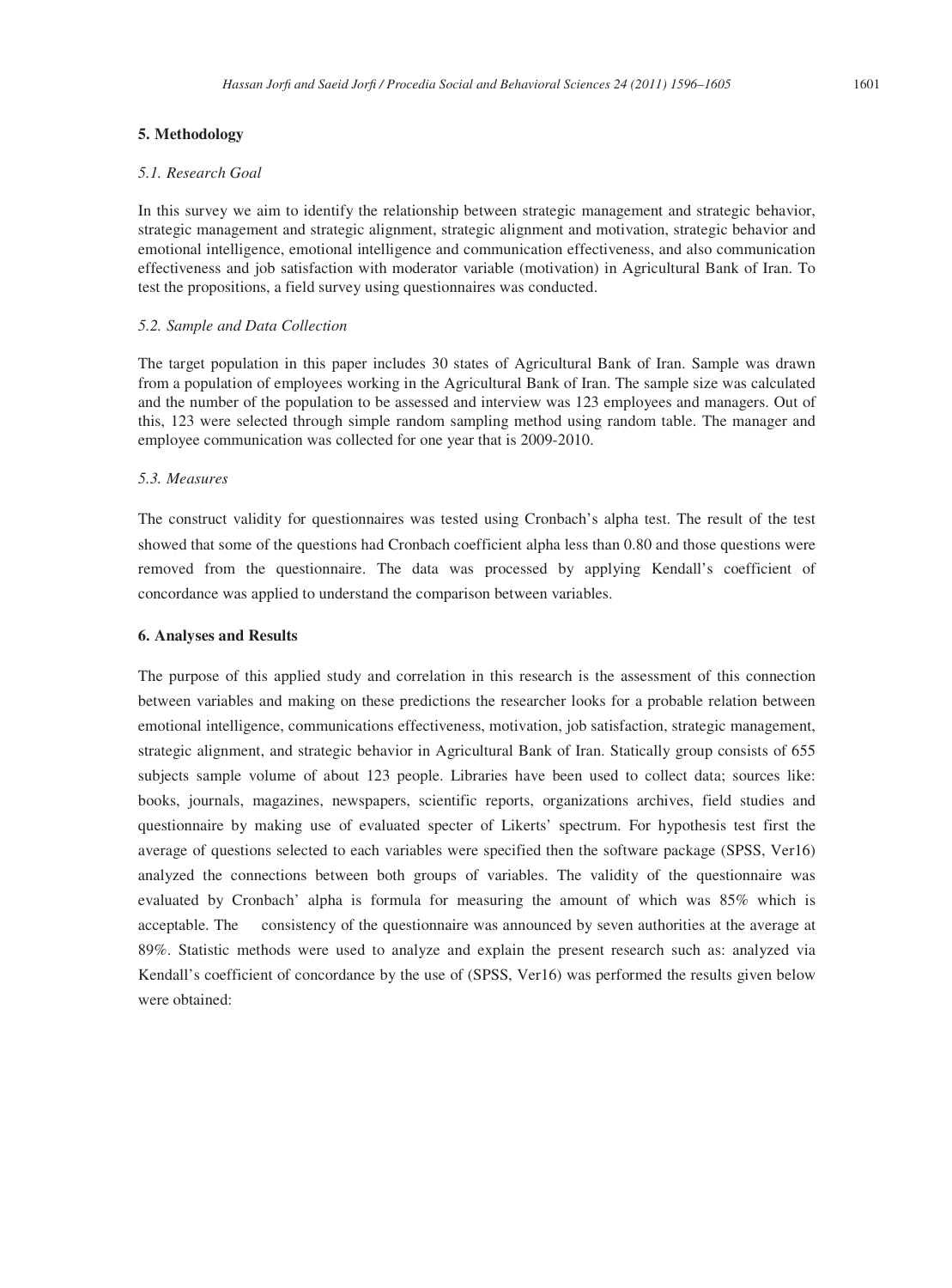H1: Kendal's coefficient between strategic management and strategic behavior is equal to 86% and there is significantly positive correlation between two variables considering the fact that a rate of 0.999 is significant.

Table 1 Kendal's Coefficient between Strategic Management and Strategic Behavior

|                                | Strategic Management | Strategic Behaviour |
|--------------------------------|----------------------|---------------------|
| <b>Correlation Coefficient</b> | 000                  | 869(**)             |
| $Sig. (2-tailed)$              |                      | .006                |
|                                |                      |                     |
|                                |                      |                     |

\*\* Correlation is significant at the 0.01 level (2-tailed).

H2: Kendal's coefficient between strategic management and strategic alignment is equal to 79% and there is significantly positive correlation between two variables considering the fact that a rate of 0.999 is significant.

Table 2 Kendal's Coefficient between Strategic Management and Strategic Alignment

|                         | Strategic Management | Strategic Alignment |
|-------------------------|----------------------|---------------------|
| Correlation Coefficient | .000                 | $705$ (**)          |
| Sig. (2-tailed)         |                      | 003                 |
|                         |                      |                     |

H3: Kendal's coefficient between strategic alignment and motivation is equal to 69% and there is significantly positive correlation between two variables considering the fact that a rate of 0.999 is significant.

|                                | Strategic Alignment | Motivation |
|--------------------------------|---------------------|------------|
| <b>Correlation Coefficient</b> | 000                 | $698$ (**) |
| Sig. (2-tailed)                |                     | 003        |
|                                |                     |            |

H4: Kendal's coefficient between strategic behavior and emotional intelligence is equal to 73% and there is significantly positive correlation between two variables considering the fact that a rate of 0.999 is significant.

Table 4 Kendal's Coefficient between Strategic Behavior and Emotional Intelligence

|                                | Strategic Behaviour | Emotional Intelligence |
|--------------------------------|---------------------|------------------------|
| <b>Correlation Coefficient</b> | .000                | $733$ $(**)$           |
| $Sig. (2-tailed)$              |                     | 001                    |
|                                | ه م،                | و د ۱                  |

H5: Kendal's coefficient between emotional intelligence and communication effectiveness is equal to 84% and there is significantly positive correlation between two variables considering the fact that a rate of 0.999 is significant.

Table 5 Kendal's Coefficient between Emotional Intelligence and Communication Effectiveness

|                                | Emotional Intelligence | <b>Communication Effectiveness</b> |
|--------------------------------|------------------------|------------------------------------|
| <b>Correlation Coefficient</b> | .000                   | 849(**)                            |
| Sig. (2-tailed)                |                        | 006                                |
|                                |                        |                                    |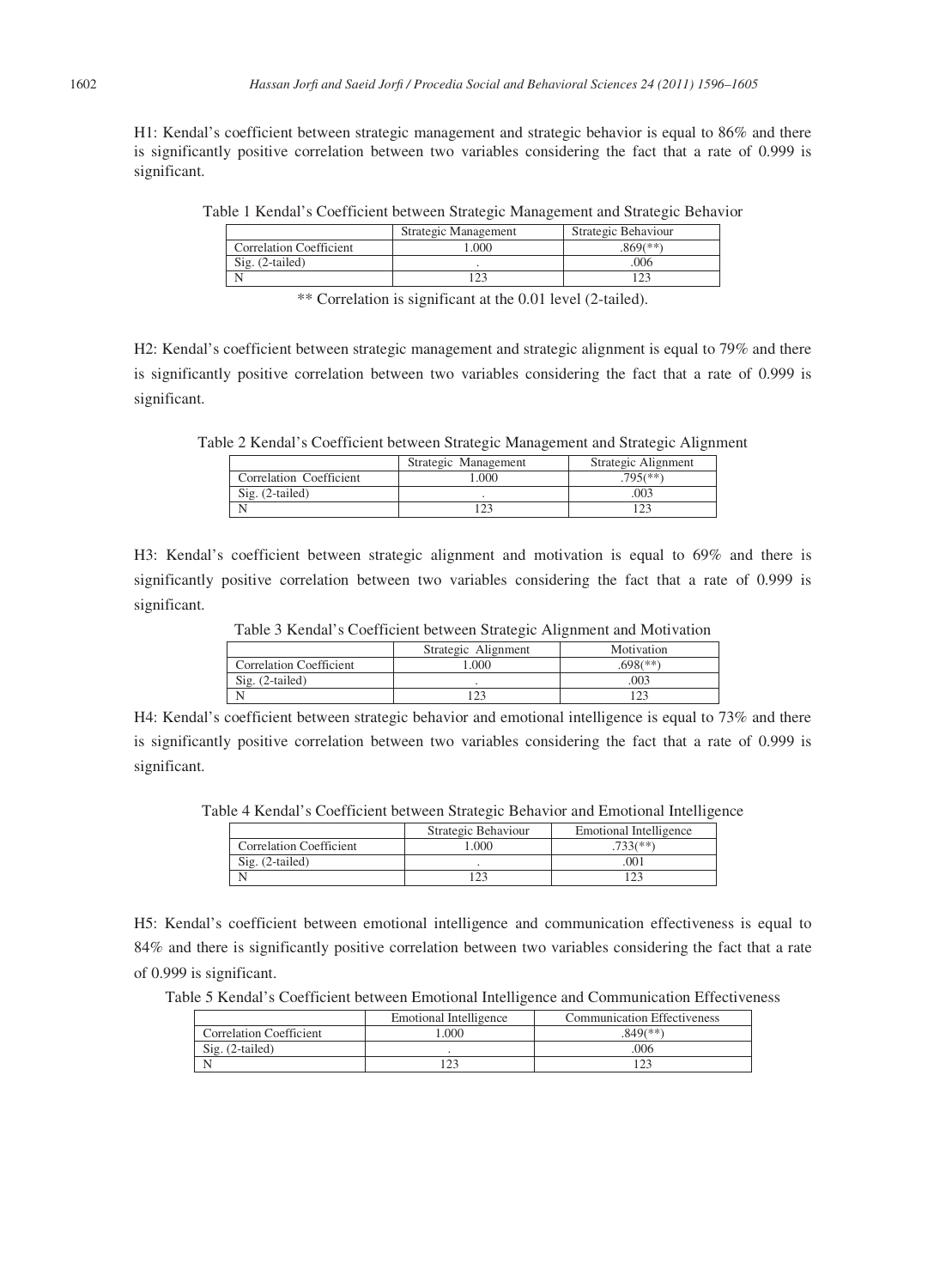H6: Kendal's coefficient between moderator variable (motivation) with relationship between emotional intelligence and communication effectiveness is equal to 76% and there is significant positive correlation between the two variables considering the fact that a rate of 0.999 is significant.

H7: Kendal's coefficient between motivation and emotional intelligence is equal to 83% and there is significantly positive correlation between two variables considering the fact that a rate of 0.999 is significant.

| Table 6 Kendal's Coefficient between Motivation and Emotional Intelligence |                                      |             |  |
|----------------------------------------------------------------------------|--------------------------------------|-------------|--|
|                                                                            | Motivation<br>Emotional Intelligence |             |  |
| <b>Correlation Coefficient</b>                                             | .000                                 | $31$ $(**)$ |  |
| $Sig. (2-tailed)$                                                          |                                      | .004        |  |
|                                                                            | つつ                                   |             |  |

H8: Kendal's coefficient between motivation and communication effectiveness is equal to 78% and there is significantly positive correlation between two variables considering the fact that a rate of 0.999 is significant.

Table 7 Kendal's Coefficient between Motivation and Communication Effectiveness

|                                | Motivation | Communication Effectiveness |
|--------------------------------|------------|-----------------------------|
| <b>Correlation Coefficient</b> | .000       | .784(**)                    |
| Sig. (2-tailed)                |            | 000                         |
|                                |            |                             |

H9: Kendal's coefficient between communication effectiveness and job satisfaction is equal to 88% and there is significantly positive correlation between two variables considering the fact that a rate of 0.999 is significant.

Table 8 Kendal's Coefficient between Communication Effectiveness and Job Satisfaction

|                                | <b>Communication Effectiveness</b> | Job Satisfaction |
|--------------------------------|------------------------------------|------------------|
| <b>Correlation Coefficient</b> | .000                               | $884$ (**        |
| $Sig. (2-tailed)$              |                                    | .000             |
|                                |                                    |                  |

In accordance with the Kendal's Coefficient analyses results, research model is being shaped as it has been shown at Figure 1 below:



Fig 1. Final Research Model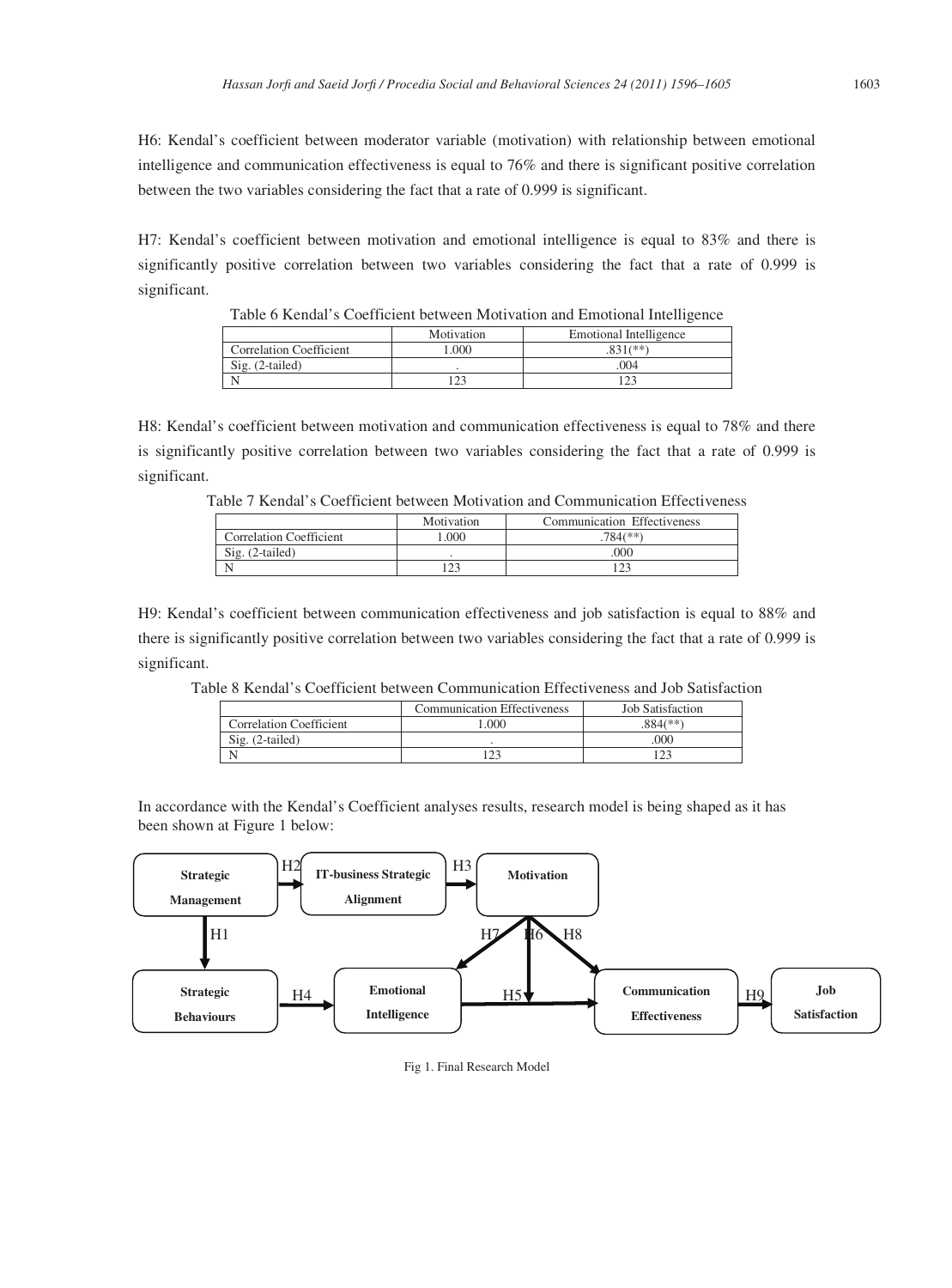# **7. Conclusion**

Over results have shown there is a significant and positive relationship between strategic management and strategic behavior, strategic management and strategic alignment, strategic alignment and motivation, strategic behavior and emotional intelligence, emotional intelligence and communication effectiveness and also communication effectiveness and job satisfaction with moderator variable (motivation) in Agricultural Bank of Iran. From the results of the study, we can conclude that the Agricultural Bank of Iran should pay much attention to emotional intelligence, strategic alignment, motivation, and strategic management as they could lead to maintain communication effectiveness and job satisfaction. We encourage future research to replicate our findings in wider samples in organizations of Iran. It is important to note that prior researches have ignored the link between emotional intelligence, communication effectiveness, job satisfaction, motivation, strategic management, strategic alignment, and strategic behavior that the current study was developed this comprehensive study with the intention of filling the research gap.

#### **Acknowledgements**

The authors would like to thank Universiti Teknologi Malaysia (UTM) for its invaluable help in developing and setting up the social tag infrastructure, and in post-processing the raw data. The authors are grateful for the organizations and support they received from Agriculture Bank and Educational Administrations of Iran.

#### **References**

- [1] Anthony, N. and Govindarajan, V. (1998), "Management control systems", 9 ed. Irwin/McGraw-Hill.
- [2] Brody, H. (1993), "Video Games that Teach?" In Technology Review, November/December: 51-57.
- [3] Crow, R. and Odewahn, C. (1978), Management for Human Services. Englewood cliffs, New Jersy: Practice-Hall Ink.
- [4] Davis, J.H., Schoorman, F.D. and Donaldson, L. (1997), "Toward a stewardship theory of management", Academy of Management Review, (22)1: 20-47.
- [5] Deeter-Schmelz, D. R. and Sojka, J. Z. (2003), Developing effective salesperson: Exploring the link between emotional intelligence and sales performance. International Journal of Organizational Analysis, 11(3): 211-220.
- [6] Dijk, C., and Freedman, J. (2007), Differentiating emotional intelligence in leadership. Journal of Leadership Studies, 1(2): 8-20.
- [7] Ellis, H. C., and Ashbrook, P. W. (1988), Resource allocation model of the effects of depressed mood states on memory. In K. Fiedler & J. P. Forgas (Eds.), Affect, cognition, and social behaviour, Toronto: Hogrefe: 25–43.
- [8] Fatt, J.P.T. and Howe, I.C.K. (2003), "Emotional intelligence of foreign and local university students in Singapore: Implications for managers." Journal of Business and Psychology, 17(3): 345-367.
- [9] Fisher, J. C., and Cole, K. M. (1993), Leadership and Management of Volunteer Programs: A Guide for Volunteer Administrators. San Francisco: Jossey-Bass.
- [10] Fisher, H. (1999), "The first sex: The natural talents of women and how they are changing the world", New York, Ballantine Books.
- [11] Frijda, N.H. (1994), Emotions are functional, most of the time, in P.Ekman & R.J Davidson (Eds). The Nature of Emotion: Fundamental Questions. Oxford University Press, New York.
- [12] Goleman, D. (1995), "Emotional intelligence: Why it can matter more than IQ for character, health and lifelong achievement", New York, NY, Bantman press.
- [13] Goleman, D. (1998), "Working with emotional intelligence", New York, NY : Bantman press.
- [14] Goleman, D. (1998b), "What makes a leader? Harvard Business Review" November -December.